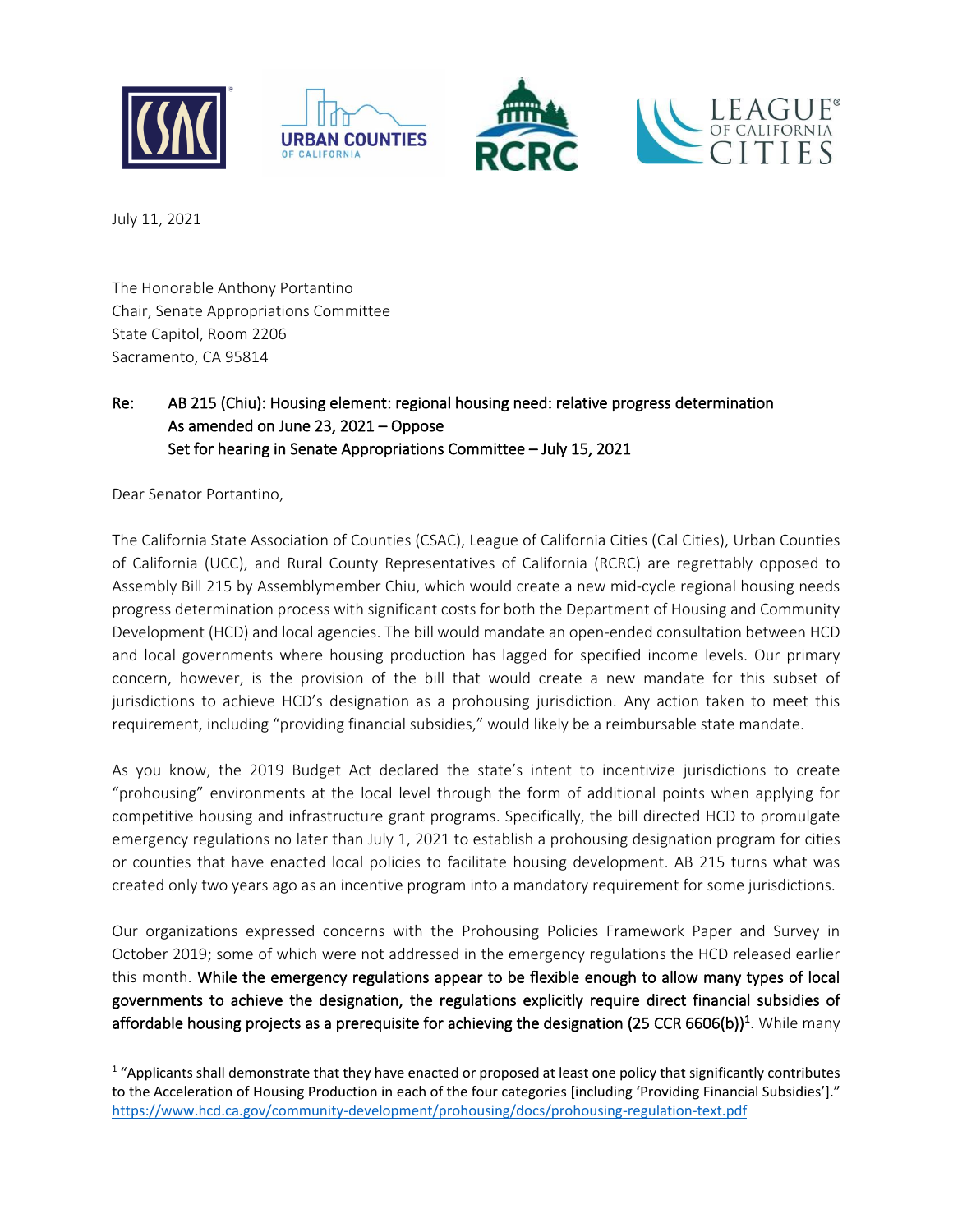jurisdictions help subsidize affordable housing with limited local funds, it may be difficult for jurisdictions with limited budgets or lower tax bases to meet this requirement. In the context of a state-mandated local program, providing such a subsidy would be a reimbursable mandate. Finally, as an incentive-based program, the regulations provide HCD with significant discretion to rescind the designation, including based on any action the Department considers inconsistent with the "principles" of the prohousing designation. While such a criterion may be appropriate when awarding an incentive, this language is overly broad for the purposes of a mandatory program.

In addition, we are concerned with the additional mid-cycle housing element review process and question whether the "relative progress" metric it relies upon is calibrated to produce the intended outcome. California's regions are incredibly diverse, with significant variation in local economies. Imperial County, with an unemployment rate of 15.9%, is in the same region as Ventura and Orange Counties, which each have a 5.8% rate. Unincorporated areas tend to have fewer areas served by urban infrastructure, fewer employment options, and other economic limitations that can make housing production lag compared to cities. In most cases, a lower rate of "relative progress" toward RHNA goals will simply reflect these economic realities.

In cases where lack of housing construction is related to a jurisdiction failing to meet its housing element obligations, several recent changes in the law give the state new enforcement tools. HCD can review any action or failure to act by a jurisdiction that is inconsistent with the jurisdiction's adopted housing element, including a failure to implement its housing element programs; revoke the Department's prior findings that a jurisdiction's housing element is compliant; and refer a non-compliant jurisdiction to the Attorney General. The Attorney General can bring the local agency to court to compel compliance with noncompliant jurisdictions becoming subject to significant fines. Rather than create a costly, new mid-cycle housing element review process that is unlikely to be exclusively targeted at jurisdictions that are failing to meet their obligations, the state should remain focused on using the tools in existing law to promote housing element adoption and implementation.

We are committed to aiding the state in meeting housing production goals. However, we cannot support the transition of an incentive-based program into a mandatory HCD program with significant unfunded costs for local governments. For these reasons, we must respectfully oppose AB 215. Should you have any questions, please do not hesitate to contact Christopher Lee (CSAC) a[t clee@counties.org,](mailto:clee@counties.org) Jason Rhine (Cal Cities) a[t jrhine@counties.org,](mailto:jrhine@counties.org) Jean Kinney Hurst (UCC) a[t jkh@hbeadvocacy.com,](mailto:jkh@hbeadvocacy.com) or Tracy Rhine (RCRC) at [trhine@rcrcnet.org.](mailto:trhine@rcrcnet.org)

Sincerely,

Christopher Lee Jason Rhine California State Association of Counties League of California Cities